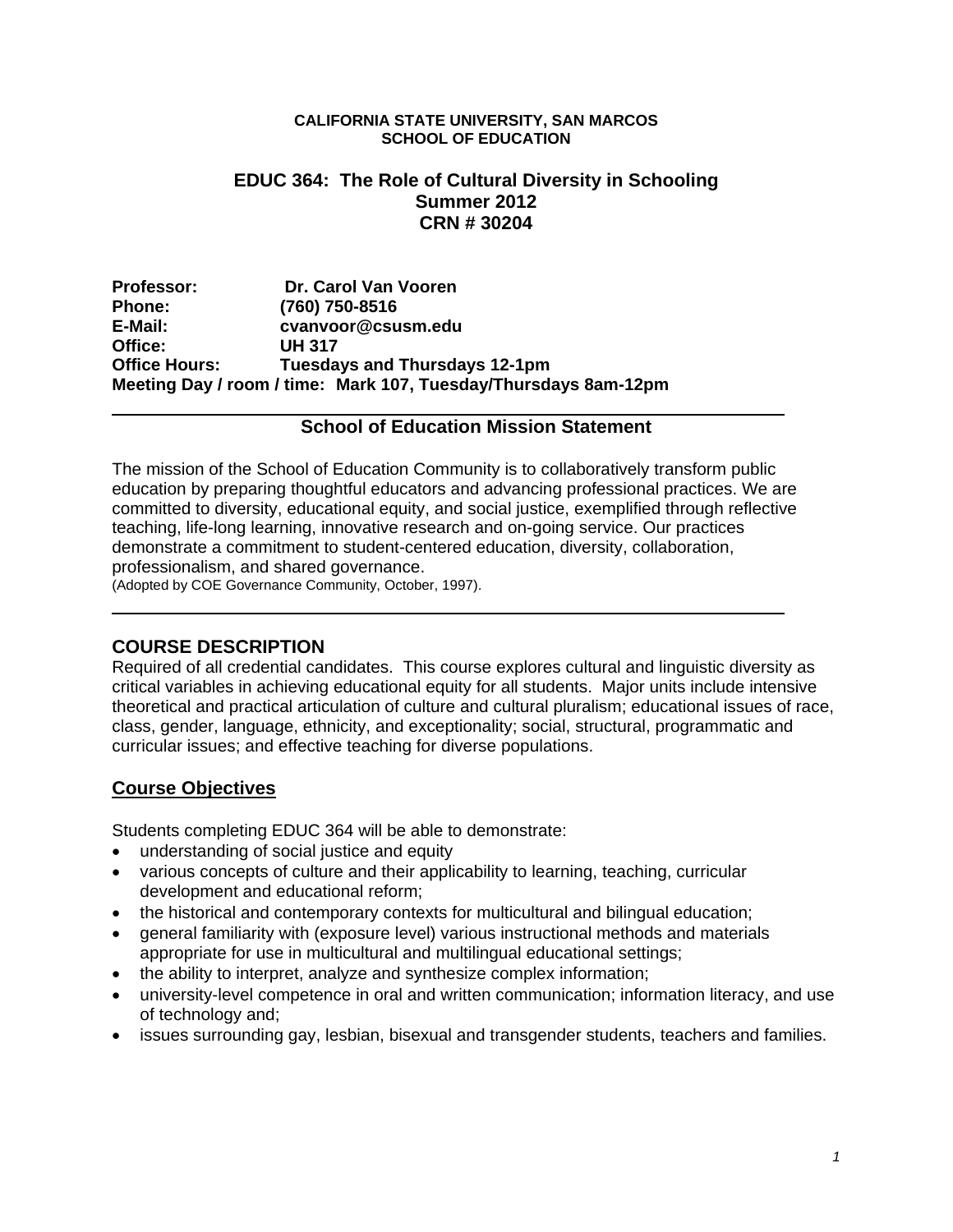### **School of Education Attendance Policy**

Due to the dynamic and interactive nature of courses in the School of Education, all students are expected to attend all classes and participate actively. At a minimum, students must attend more than 80% of class time, or s/he may not receive a passing grade for the course at the discretion of the instructor. Should the student have extenuating circumstances, s/he should contact the instructor as soon as possible. (*Adopted by the COE Governance Community, December, 1997*).

### **Authorization to Teach English Learners**

The credential program at CSUSM has been specifically designed to prepare teachers for the diversity of languages and cultures often encountered in California public school classrooms. The authorization to teach English learners is met through the infusion of content and experiences within the credential program, as well as additional coursework. Students successfully completing this program receive a credential with authorization to teach English learners. (Approved by the CCTC in SB 2042 Programs Standards, August, 2002).

#### **Teacher Performance Expectation (TPE) Competencies**

This course is designed to help teachers seeking the Multiple or Single Subject(s) Credential to develop the skills, knowledge, and attitudes necessary to assist schools and districts in implementing an effective program for all students. The successful candidate will be able to merge theory and practice in order to realize a comprehensive and extensive educational program for all students. You can incorporate artifacts from this class into your final comprehensive portfolio. The following TPE is addressed in this course:

TPE 15: Social Justice and Equity

#### **Standards Alignment**

The course objectives, assignments, and assessments have been aligned with the CCTC standards for the Multiple and Single Subject(s) Credential. The following standards are addressed in this class:

- Standard 3: Relationships between theory and practice
- Standard 4: Pedagogical thought and reflective practice
- Standard 5: Equity, diversity, and access to the core curriculum
- Standard 10: Preparation for learning to create a supportive, healthy environment for student learning
- Standard 11: Preparation to use educational ideas and research
- Standard 12: Professional perspectives toward student learning and the teaching profession

Standard 13: Preparation to teach English learners

# **GENERAL CONSIDERATIONS**

#### **Outcomes and Standards**

The context for, and scope of this course is aligned with standards for the California Teachers of English Learners (CTEL) endorsement, as articulated by the California Commission on Teacher Credentialing (CTC), and as approved by the faculty of the School of Education in development of the program approval documents. Further consideration has been given to the alignment of standards for multicultural education as articulated by the National Council for Accreditation of Teacher Education (NCATE), the Interstate New Teacher Assessment and Support Consortium (INTASC), and the National Board for Professional Teaching Standards (NBPTS). Emphasis is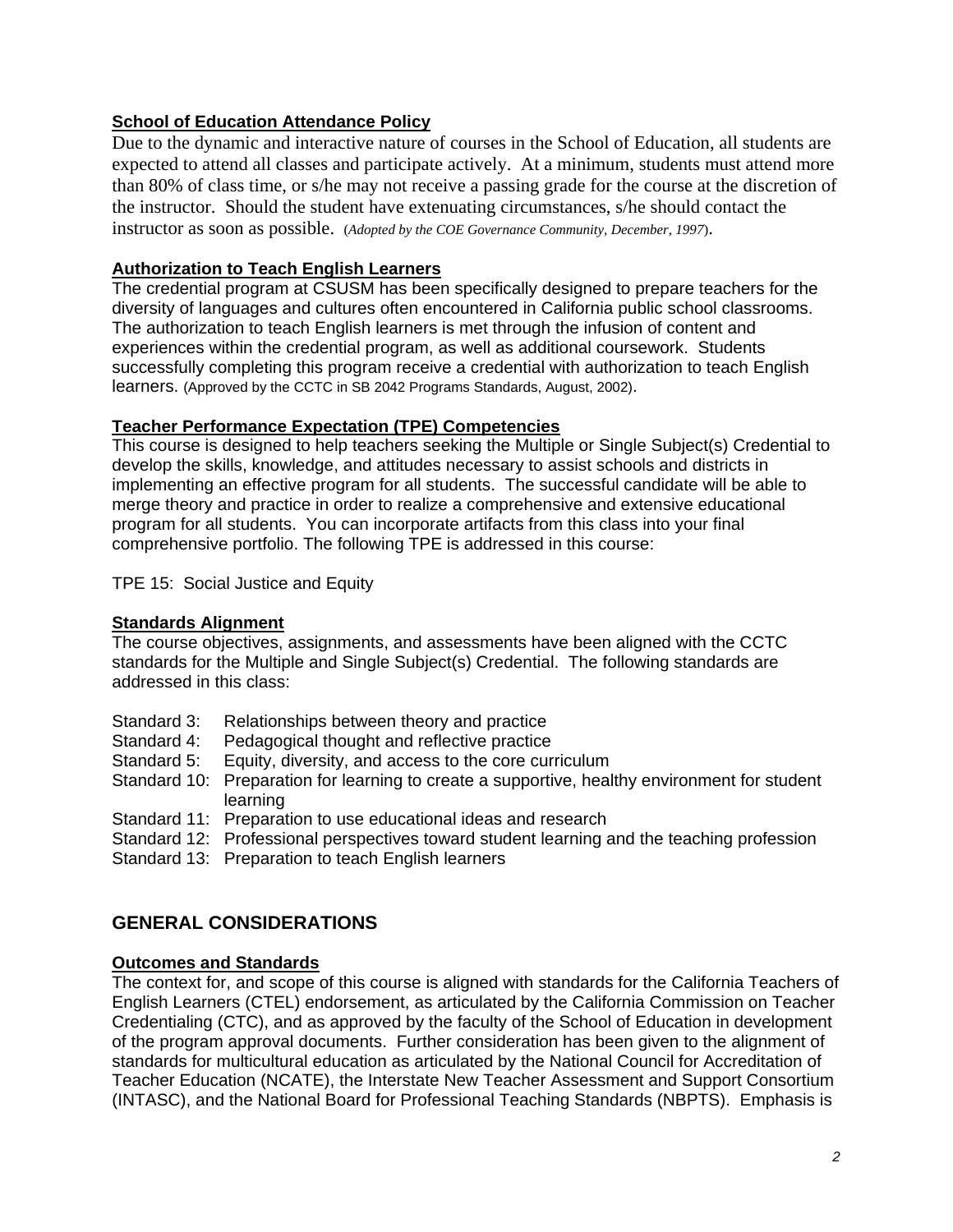placed on learning outcomes (what you know and can demonstrate) rather than on inputs (putting in "seat time", meeting minimum criteria for assignments, checking off tasks and activities), and how these outcomes correspond to your potential to enhance student learning as a new teacher.

### **Ability**

Every student has the right to equitable educational consideration and appropriate accommodation. Students having differing ability (mobility, sight, hearing, documented learning challenges, first language/English as a second language) are requested to contact the professor at the earliest opportunity. Every effort will be made to accommodate special needs. Students are reminded of the availability of Disabled Student Services, the Writing Center, technology assistance in the computer labs, and other student support services available as part of reasonable accommodation for special needs students.

#### **CSUSM Academic Honesty Policy**

Students will be expected to adhere to standards of academic honesty and integrity, as outlined in the Student Academic Honesty Policy. All written work and oral presentation assignments must be original work. All ideas/materials that are borrowed from other sources must have appropriate references to the original sources. Any quoted material should give credit to the source and be punctuated with quotation marks.

Incidents of academic dishonesty will be reported to the Dean of Students. Sanctions at the university level may include suspension or expulsion from the university.

#### **Appeals**

Every student has the right to appeal grades, or appeal for redress of grievances incurred in the context of any class. Disputes may be resolved informally with the professor, or through the formal grades appeal process. For the latter, consult Dr. Prado-Olmos, Interim Dean.

#### **Students with Disabilities Requiring Reasonable Accommodations**

Students are approved for services through the Disabled Student Services Office (DSS). The DSS Office is located in Craven Hall 4300, and can be contacted by phone at (760) 750-4905 or TTY (760) 750-4909. Students authorized by DSS to receive reasonable accommodations should meet with their instructor during office hours or, in order to ensure confidentiality, in a more private setting.

## **COURSE REQUIREMENTS**

#### **Required Texts**

Spring, J. (2009). *Deculturalization and the struggle for equality*, 6<sup>th</sup> edition. McGraw Hill.

Villaseñor, V. (2004). *Burro genius*. HarperCollins Publications.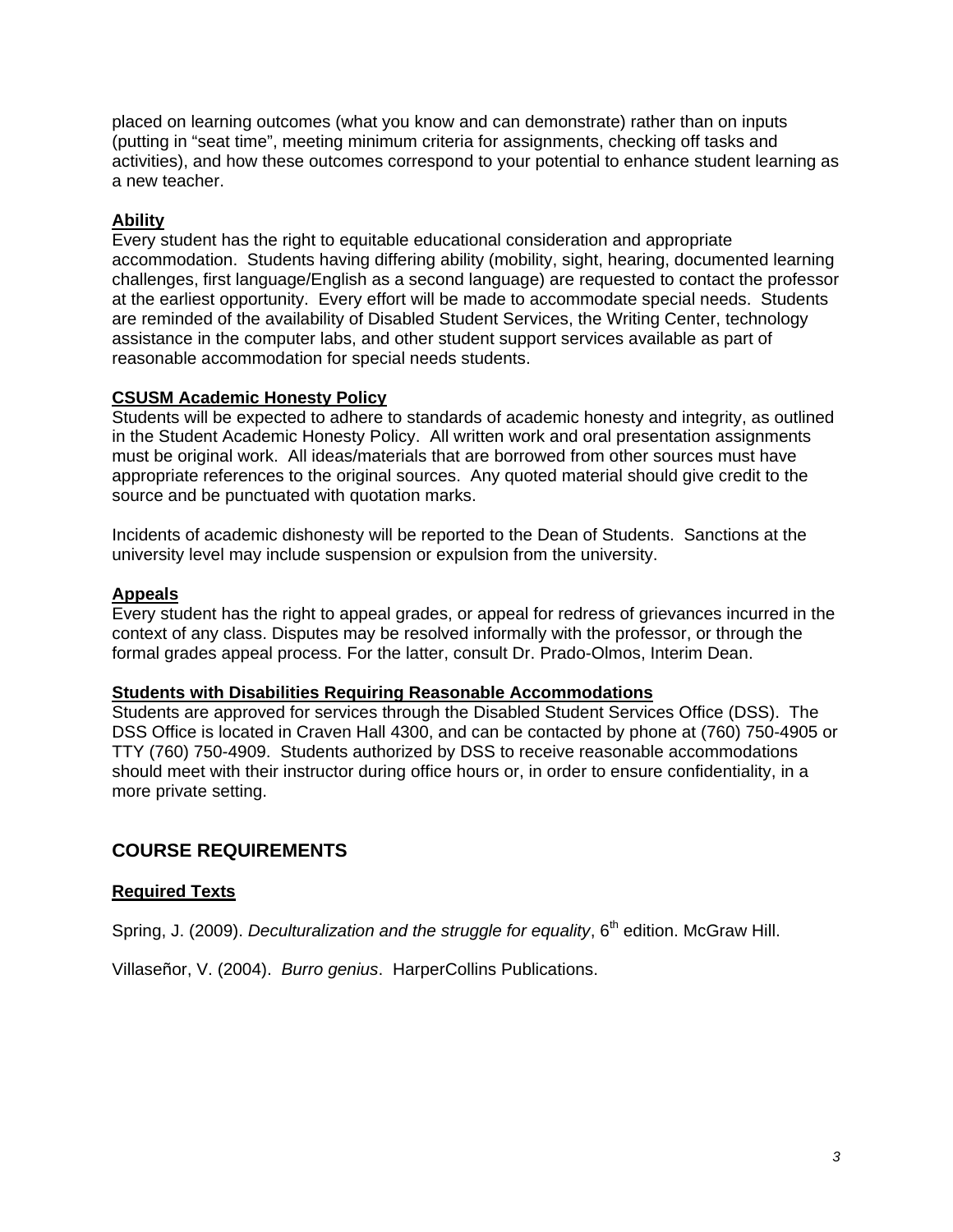## **Assignments / Due Dates / Points Possible**

| 15 points, due weekly              |
|------------------------------------|
| 10 points, due each week           |
| 15 points, due session 3           |
| 15 points, due session 5           |
| 5 points, due week 9               |
| 20 points, due session 10          |
| 20 points, assessed the final week |
|                                    |

#### **Grading Standards**

- A 90+
- B 80+
- C+ 77+

Students taking EDUC 364 as a prerequisite for teacher credential and graduate programs are reminded that the college requires completion of this course with a C+ or higher.

#### **Writing**

In keeping with the All-University Writing Requirement, all three unit courses must have a writing component of at least 2,500 words (approx. 10 pages) which can be administered in a variety of ways. This course meets this requirement with the research paper assignment.

## **Assignments (100 points)**

### **Attendance and Participation: Give it your best effort (20 points)**

Come to class prepared, stay in communication with the professor, turn your work in on time, participate with an open mind.

## **Hot Topics (10 points)**

You will download news concerning hot topics in education related to cultural diversity in schools. You will be assigned a class session to share your 2-3 hot topics.

## **Personal History: Examining your own culture (15 points)**

Using at least three examples of cultural characteristics listed in the first class, write a narrative essay about your cultural characteristics. Reflect on your own experiences in terms of your family background and other factors determined by your circumstances and upbringing. Include how you believe these qualities will help you as a teacher when relating to your future students. Approximately 3 double-spaced, typed pages.

## **Family Background Assignment: (15 points)**

By researching and studying one's own background, it is possible to gain an appreciation about ways in which we share many similarities and differences. In this assignment you are to construct a "family tree" that includes as much information as you can gather about three generations of your family, including religious affiliation, ethnicity, culture, language(s), country of origin, education/occupation and any other information you think is of interest and value. The format you use to illustrate the information is up to you. It can be as formal as genealogical tree or informal as a narrative. A particularly useful tool may be the free downloadable software *Inspiration*. The depth of this report is somewhat limited by time constraints, personal resources and any family information you may have collected prior to this assignment.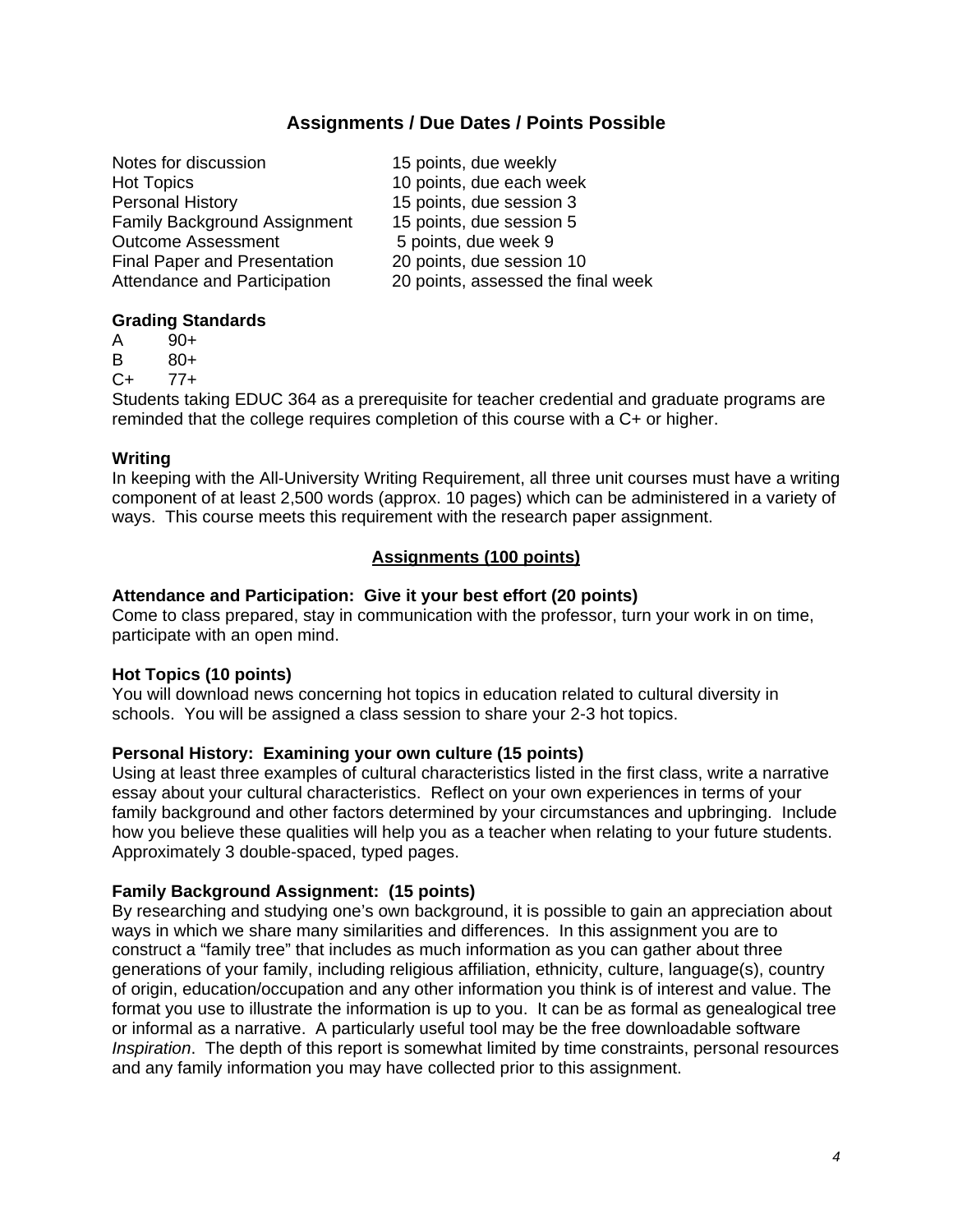Those who are from families with no information on family lineage may confer with the professor to do an alternate assignment.

#### **Class notes preparation (15 points)**

 discussions. Each week as your read the assigned chapters or articles, you will make notes that answer the questions: What do I already know about this, what more do I want to know, and what did I learn? This will become a journal of your reading and notes to lead small group class

#### **Final Presentation (20 points total)**

#### **Written Paper (10**)

You will develop a research paper on a multicultural topic related to the course content, which you will formally present to the class. Your research should include at least 2 sources from the ERIC database, at least 2 sources from the Internet, and at least one of the texts used in class. The paper will include:

- 1. a cover page listing the title, full names of all group members
- 2. an 8-10 page narrative that describes the issue, including its historical context,
- 3. a description of why the issue is significant in the field of education,
- 4. your position on the issue and why you have taken that position,
- 5. a defense (rationale) for taking the position with appropriate references,
- 6. a conclusion regarding the issue, with recommendations for action, and
- 7. an annotated bibliography of all references consulted.

#### **Oral Presentation (10)**

Your presentation will be approximately 10 minutes in length. You will present a synopsis of your issue, accompanied by appropriate visual, aural and or tactile aides. The mode of presentation may include a skit, debate, Power Point, Socratic dialogue, or some other form of multi-modal presentation. You are cautioned NOT to read from the text of your paper. In addition to the presentation, you will respond to questions from the class. It is your responsibility to practice and time the presentation.

Possible Topics for Research Paper

- 1) What is Prop 227, and how does it affect learning in schools today?
- 2) Working with the parents of diverse children.
- 3) Should we educate the children of undocumented workers? Why or why not?
- 4) Gangs in schools
- 5) Brown vs. Board of Education, Lau vs. Nichols: a history and current implications
- 6) What are current educational issues related to gender and sexuality?
- 7) How have school districts handled violence and implemented intercultural conflict education?

#### **Outcome Assessment (5 points)**

This is your opportunity to examine your own learning. You will select the most important learning you have acquired during the course. You will write a 1-2 page paper describing:

- (1) what you learned,
- (2) how you knew you were learning something of significance (assessing your own learning),
- (3) how this will shape your attitudes and behaviors as a teacher.